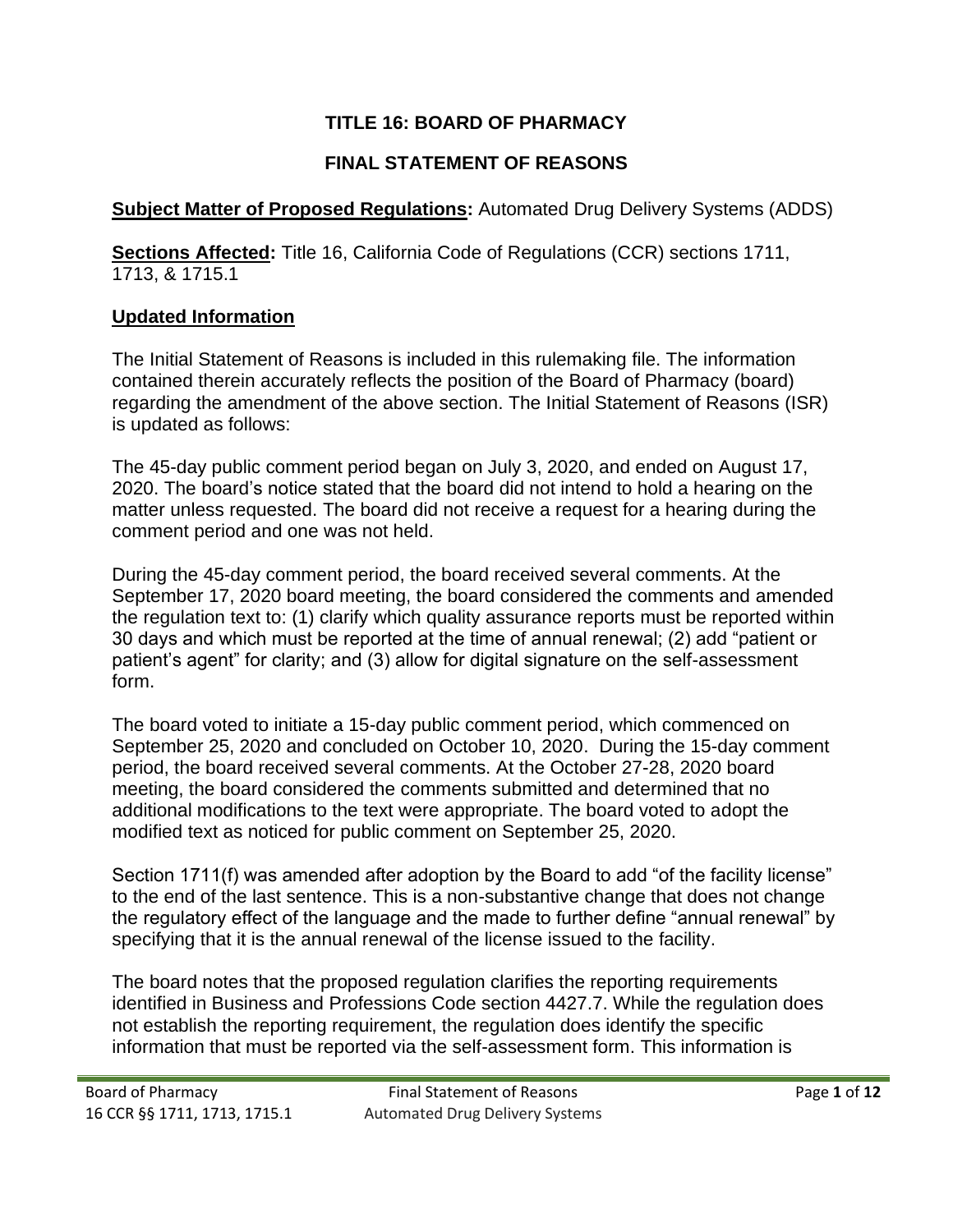necessary for businesses to use as an aid in assessing their compliance with federal and state law and regulations. The annual review can increase compliance and accountability for licenses facilities.

## **Modified Text**

#### **Section 1711**

The board amended subdivision (a) to changed the word "which" to "that" for grammatically clarity.

The board amended subdivision (f) to clarify that quality assurance (QA) records related to "licensed" ADDS must be submitted to the board within 30 days of completion of the QA review. Additionally, the board added language to clarify that facilities with unlicensed ADDS must report the quality assurance review to the board at the time of annual renewal of the facility license. Business and Professions Code (BPC) section 4427.8(b)(1) requires the board to provide a report to the legislature on or before January 1, 2024, on the use and dispersion of ADDS throughout the health care system, as well as any public safety concerns relating to the use of ADDS. The board determined that QAs completed on unlicensed ADDS devices must be reported at the time of the annual renewal of the corresponding facility license. This annual reporting to the board will ensure the board has access to the data necessary to meet the statutorily mandated reporting.

#### **Section 1713**

The board amended subdivision (d)(2) to add "to the patient or patient's agent." This addition was made for consistency with BPC section 4427.6(c).

#### **Section 1715.1**

The board amended subdivisions  $(c)(4)$ ,  $(c)(5)$ , and  $(c)(6)$  to add "or digitally signed in compliance with Civil Code Section 1633.2(h)" to allow for electronic signature on the self-assessment form instead of a handwritten signature in ink for those licensees who complete the form electronically.

The reference section was also updated to add section 16.5 of the Government Code to ensure accurate reference codes are identified.

#### **Self-Assessment Form**

Throughout the form, the Board renumbered sections to address additions or deletions in the document. Additionally, "Yes, No, N/A" was removed or added as needed above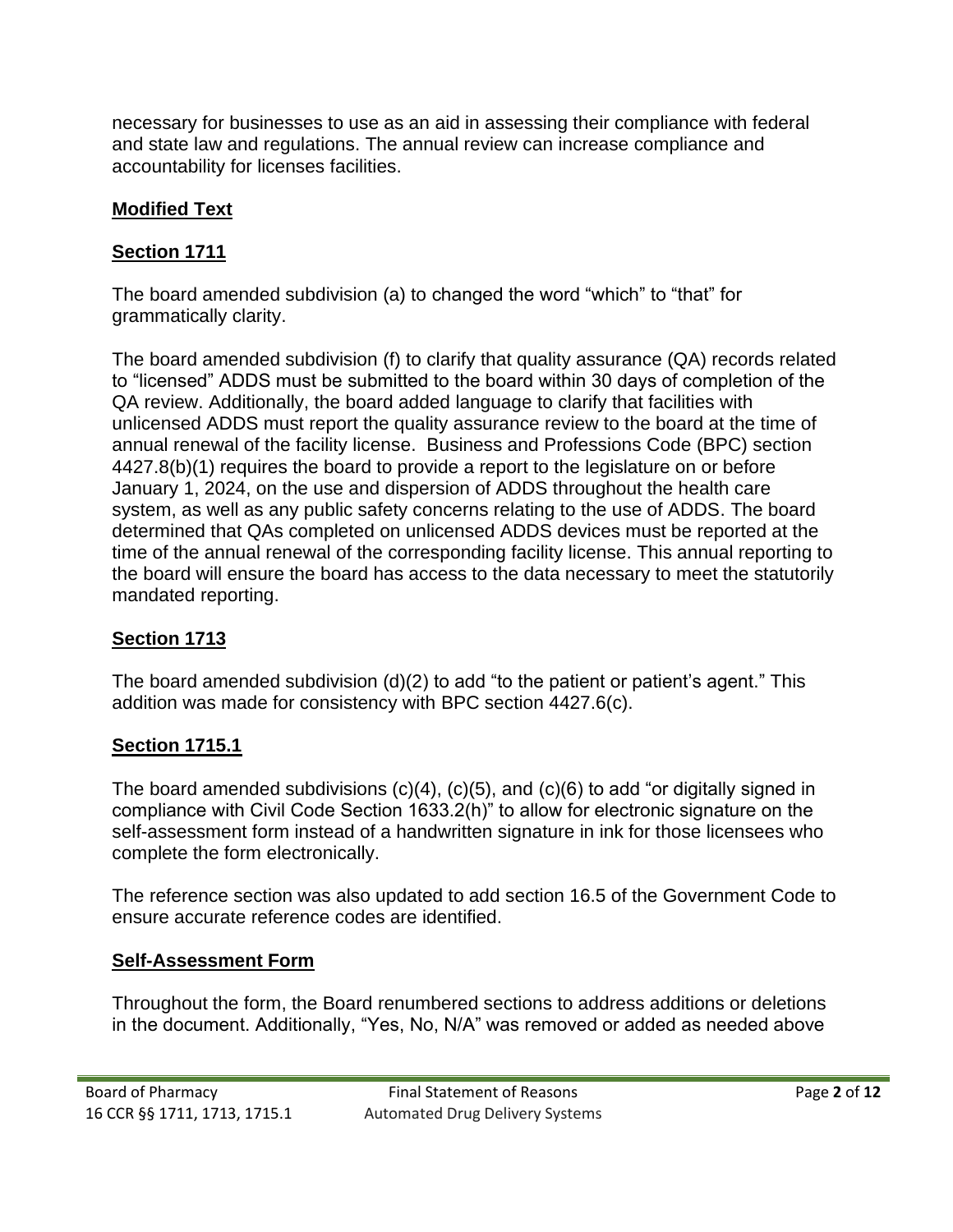the check boxes to ensure the boxes are identified at the top of each page and beginning of each section.

#### Page 2

The board added section 1.3, which reads "The pharmacy uses an AUDS – "Automated UNIT DOSE system," an ADDS for the storage and retrieval of unit dose drugs for administration and dispensing to patients by a physician in a drug room or hospital emergency room when the pharmacy is closed. [BPC section 4427.2(i), BPC section 4056, BPC section 4068]." The Board added this section to ensure all appropriate AUDS machines are identified, specifically AUDS used by drug rooms and hospitals that do not have 24-hour pharmacies.

#### Page 6

The board amended section 5 to change the word "and" to "or located in" for clarity. The ADDS device could be adjacent to the pharmacy or in a Medical Office, two different locations, so the use of the word "and" was not appropriate.

The board amended section 6 to define what "LTC" (Long Term Care) according to the Health and Safety Code section. This change was made for clarity to the regulated public.

The board added section 9, which reads "AUDS used for dispensing pursuant to BPC section 4056 (Drug Room) or BPC section 4068 (when the hospital pharmacy is closed and no pharmacist is available)." The Board added this section to identify the new section that has been added specific to Drug Rooms and Hospital's when the pharmacy is closed. This new section corresponds with the addition of section 1.3 on page 2. Hospital pharmacies using an AUDS for dispensing, in addition to administration to patients of the hospital, are not exempt from licensure and, therefore, will need to meet different requirements than what is listed in sections 1, 2, and 3.

#### Page 13

The board amended the section 5 heading to change the word "and" to "or located" for clarity. The ADDS device could be adjacent to the pharmacy or in a Medical Office, two different locations, so the use of the word "and" was not appropriate. This change corresponds to the change on page 6 identified above.

#### Pages 31 and 32

Based on addition of section 9 on page 6, the Board added requirements for section 9 board as follows: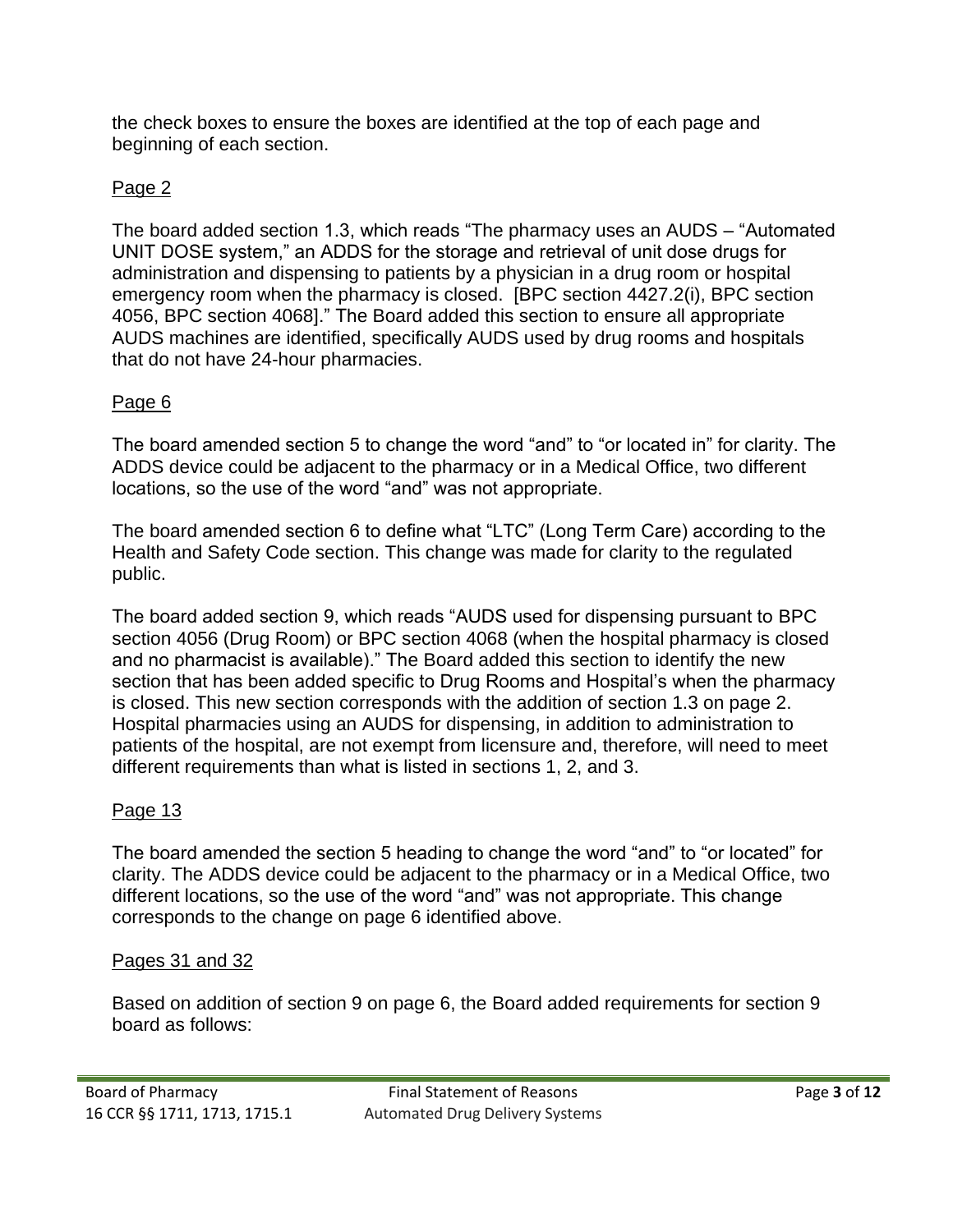Section 9 – AUDS used for dispensing pursuant to BPC section 4056 (Drug Room) or BPC section 4068 (Hospital Pharmacy is closed and no pharmacist is available)

This section title identifies that the requirements apply to AUDS used by Drug Rooms and Hospitals when a pharmacy is closed. Hospital pharmacies using an AUDS for dispensing, in addition to administration to patients of the hospital, are not exempt from licensure and, therefore, need to meet specific requirements.

The Board added subsection 9.1 to specify the requirements for AUDS use by drug rooms, specifically, for inpatients or a maximum 72-hour supply for outpatients in the best interest of the patient. The specific requirements for drug rooms are stated in BPC section 4056(a) and (f).

The Board added subsection 9.2 to provide the requirements for AUDS used by a hospital emergency room when the hospital pharmacy is closed. These specific requirements are stated in BPC section 4068(a)(1)-(6).

The Board added subsection 9.3 to require the prescriber ensure that the label contains the information required by BPC section 4076 and CCR section 1707.5.

The Board added subsection 9.4 to provide that a federal warning label prohibiting the transfer of controlled substances must be included on the prescription container, as required by 21 CFR 290.5.

The Board added subsection 9.5 to provide that prescriptions must be dispensed in a new, child-resistant container or a senior-adult ease-of-opening container per 16 CFR 1700.15. Additionally, a non-complying package may be used when requested by the prescriber or the purchaser per 15 USC 1473(b).

The Board added subsection 9.6 to provide the requirement for the hospital pharmacy or drug room to report the dispensing information of controlled substances to the Department of Justice as required by BPC section 4068(a)(4) and HSC 11165(d).

The Board added subsection 9.7 to provide that patient package inserts must be dispensed with all estrogen medications as required by 21 CFR 310.515.

The Board added subsection 9.8 to ensure the hospital has policies and procedures to ensure each patient receives information regarding each drug given at the time of discharge or dispensed from a prescriber from a drug room, including the use and storage of each drug, the precautions and relevant warnings, and the importance of compliance with directions, as required by BPC section 4074(e).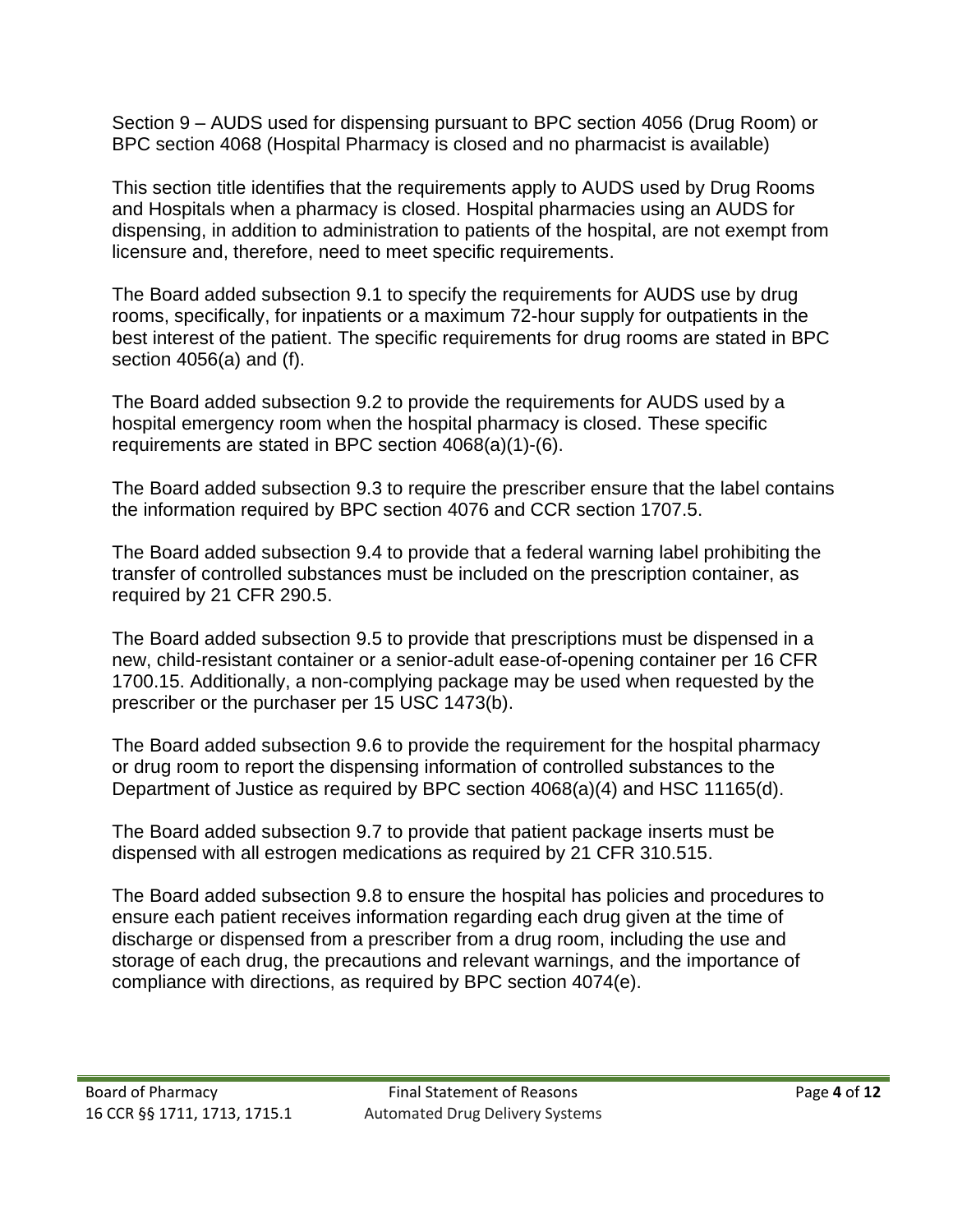The Board added subsection 9.9 to provide the requirement that the pharmacy must obtain a license to operate the AUDS license which must include the address of the AUDS location as required by BPC section 4427.2(i).

Following section 9.9, the Board added a location for the PIC to record corrective actions or an action plan and a completion date for any non-compliance issues identified. This area provides a tool for the PIC to document changes while completing the form and allow for future reference during an inspection.

Following adoption by the board, staff made non-substantive changes to the selfassessment form to the statutes and regulations identified on the form to ensure proper formatting and reference to the appropriate code sections.

## **Local Mandate**

A mandate is not imposed on local agencies or school districts.

## **Small Business Impact**

While the board does not have nor does it maintain data to define if any of its licensees are "small businesses" as defined in Government Code section 11342.610, the board determined that any adverse economic impact will not be significant. The board anticipates that most, if not all, of the pharmacies that will utilize an ADDS system will not be small businesses. While it is possible for a small business pharmacy to operate an ADDS, it is unlikely due to the size of the small business and the staffing requirements to maintain complete oversight and ensure proper operation of the device.

## **Fiscal Impact Statement**

The board currently ensures compliance with Pharmacy Law and regulations through robust inspection and enforcement programs. The board indicates the proposed regulations are not anticipated to increase workload or costs to the state.

## **Consideration of Alternatives**

No reasonable alternative considered by the agency would be more effective in carrying out the purpose for which the regulation is proposed, would be as effective and less burdensome to affected private persons than the adopted regulation, or would be more cost effective to affected private persons and equally effective in implementing the statutory policy or other provision of law. The board considered the following alternatives:

(1) The board considered not establishing the specific requirements of the selfassessment form in the regulation. The board determined that this alternative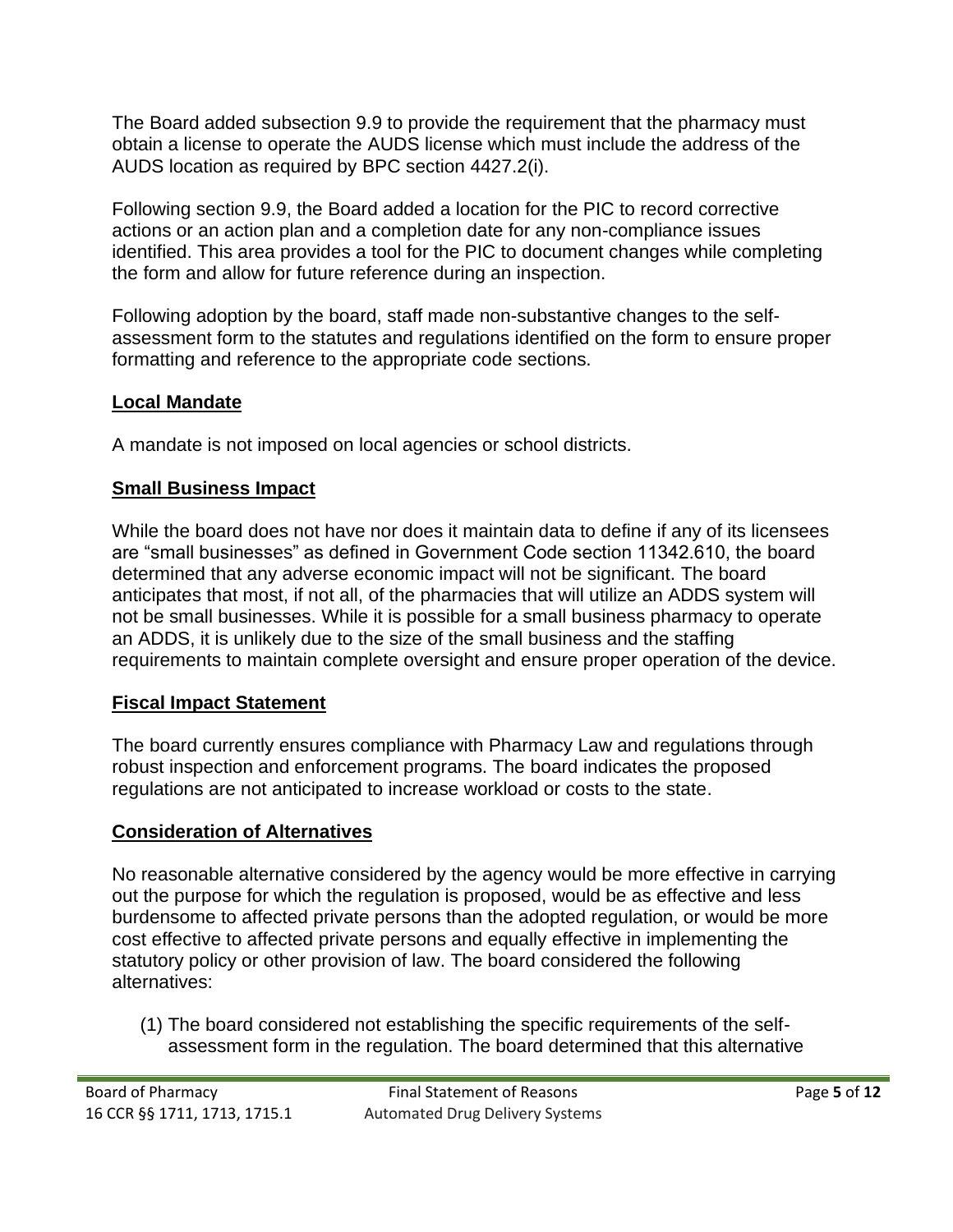was unacceptable because a form specific to ADDS would not be available for pharmacy's operating ADDS. This would cause confusion to the regulated public with respect to which self-assessment form they should be completing.

(2) The board considered establishing the specific requirements of the selfassessment form within the regulation and not requiring the submission of quality assurance reports to the board. The board determined that this alternative was unacceptable as the board would not be aware of possible issues with the systems and would be unable to investigate possible causes of concern. Additionally, the board would be unable to report to the legislature public safety concerns as required by BPC section 4427.8(b)(3).

## **Objections or Recommendations/Responses to Comments**

# **45-Day Public Comment Period**

During the public comment period from July 3, 2020, to August 17, 2020, the board received several comments. The comments were provided in the meeting materials for the September 17, 2020 board meeting, and the board reviewed and considered them. The board amended the regulation text to address some of the concerns raised and voted to initiate a 15-day comment period.

# **Summary and Response to 45-day Comments:**

## **Written Comments from BJ Bartleson, California Hospital Association**

**Comment 1**: Ms. Bartleson recommended that section 1711(f) be amended to read "Further, any record related to the use of a licensed automated drug delivery system must also be submitted to the board within 30 days of completion of the quality assurance (QA) review." Ms. Bartleson indicates that without the use of the term "licensed," the regulation could be interpreted to require the submission of quality assurance reports by General Acute Care Hospitals, which are exempt from licensure.

**Response to Comment 1**: The board considered this comment and amended the language with respect to the reporting of QA records to the board within 30 days for licensed ADDS devices. This change is reflected in the modified text to include the word "licensed." Further, as BPC section 4427.8(b)(1) requires the board to provide a report to the legislature on or before January 1, 2024, on the use and dispersion of ADDS throughout the health care system, as well as any public safety concerns relating to the use of ADDS, the board determined that QAs completed on unlicensed ADDS devices must be reported at the time of the annual renewal of the corresponding facility license. This annual reporting to the board will ensure that the board has access to the data necessary to meet the statutorily mandated reporting. Additionally, following the reporting in 2024, the board can revisit and determine if this data is still necessary for the board to monitor and track.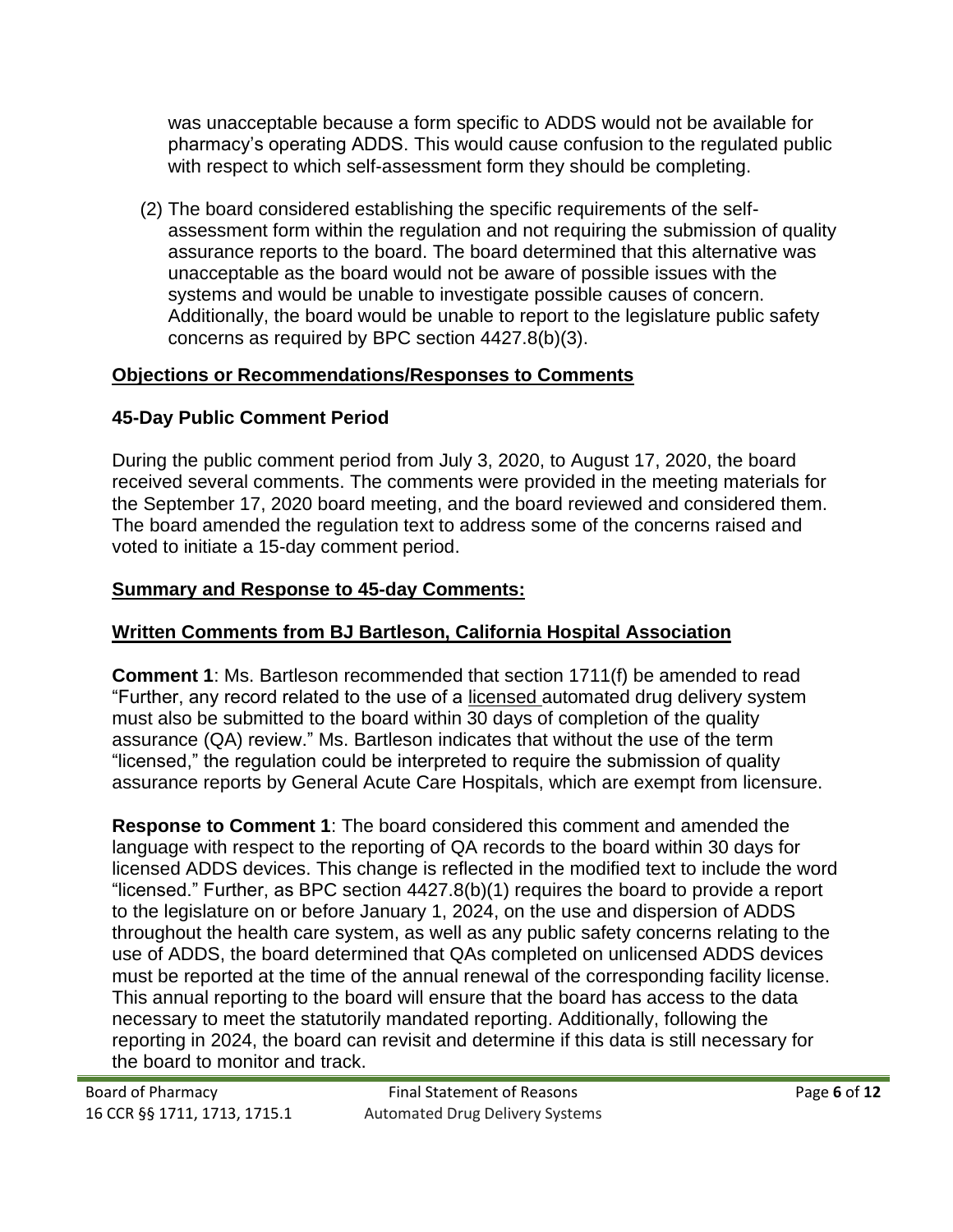**Comment 2**: Ms. Bartleson recommended that section 1711(f) be amended to read "Further, any licensee with a record related to the use of an automated drug delivery system, must also notify the board during license renewal if any quality assurance records related to the use of the APDS were generated be submitted to the board within 30 days of completion of the quality assurance review." Ms. Bartleson indicated that notifying the board at the time of renewal of quality assurance records for automated patient dispensing system (APDS) could be easily done as opposed to submitting the records to the board within 30 days.

**Response to Comment 2:** The board considered this comment and determined that no changes were necessary to the text based thereon. As mentioned in the response to comment one, the board is mandated to report to the Legislature on or before January 1, 2024 on the use and dispersion of ADDS throughout the health care system, as well as any public safety concerns relating to the use of ADDS. The reporting requirement established in BPC section 4427.8 applies to all ADDS devices used within the health care system and is not specific to only APDS devices. Further, timely receipt and review of QA reports will allow the board to appropriately monitor for patient safety concerns that could be identified through the timely review of the reports.

**Comment 3**: Ms. Bartleson recommended that section 1713(d)(2) be amended to add "to the patient or patient's agent" at the end of the subdivision for consistency with BPC section 4427.6(c).

**Response to Comment 3**: The board considered this comment and amended the language to add "to the patient or patient's agent" for clarity.

## **Written Comments from Mark Johnston, CVS Health**

**Comment 1**: Mr. Johnston expressed concern that the changes proposed in Section 1711(f) are unclear and create an undue burden with respect to the term "any record" and Mr. Johnston requested clarification on the meaning. He recommended that the language be amended to read "any record related to a medication error associated with the use of an automated...." for clarity. Mr. Johnston indicated that numerous reports exist that are not relevant and have no bearing on the quality assurance review.

**Response to Comment 1:** The board considered this comment and determined that no changes were necessary to the text based thereon. The quality assurance review identified in this regulation is specific to medication errors, as such, the board determined that adding in medication error was not necessary; however, the board determined that the language should be amended to read "Any quality assurance record related...." for clarity and this change was included in the modified text.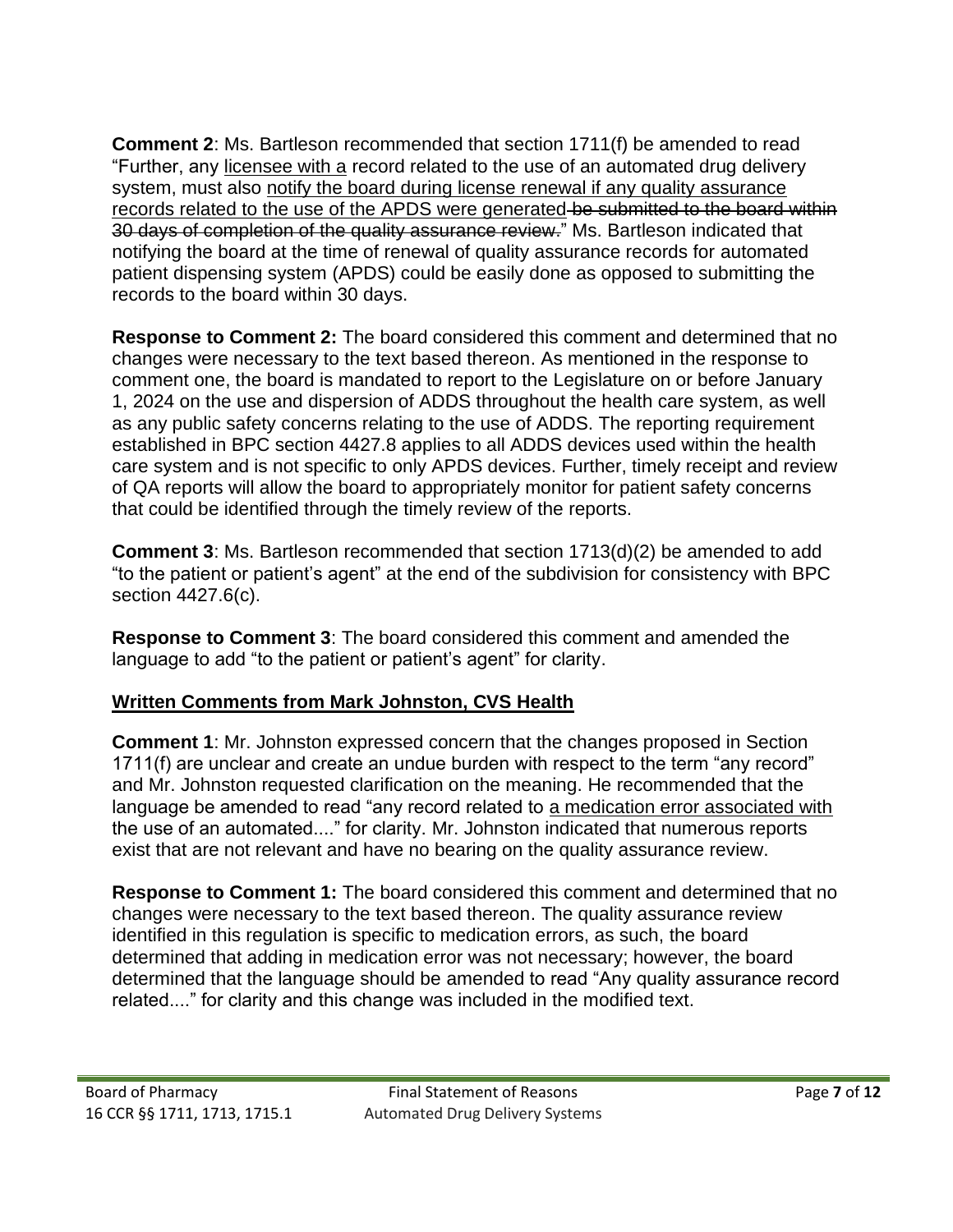## **Written Comments from Michael Tou, Providence St. Joseph Health**

**Comment 1**: Mr. Tou recommended that section 1711(f) be amended to read "Further, any record related to the use of an licensed automated drug delivery system must also be submitted to the board within 30 days of completion of the quality assurance review." Mr. Tou indicated that the regulation is interpreted to apply to licensed ADDS and would exclude automated unit dose systems (AUDS) used in hospitals and adding "licensed" clarifies the language.

**Response to Comment 1:** The board considered this comment and amended the language with respect to the reporting of QA records to the board within 30 days for licensed ADDS devices. This change is reflected in the modified text to include the word "licensed." Further, as BPC section 4427.8(b)(1) requires the board to provide a report to the legislature on or before January 1, 2024, on the use and dispersion of ADDS throughout the health care system, as well as any public safety concerns relating to the use of ADDS, the board determined that QAs completed on unlicensed ADDS devices must be reported at the time of the annual renewal of the corresponding facility license. This annual reporting to the board will ensure that the board has access to the data necessary to meet the statutorily mandated reporting. Additionally, following the reporting in 2024, the board can revisit and determine if this data is still necessary for the board to monitor and track.

# **Written Comments from Rita Shane, Cedars-Sinai Medical Center**

**Comment 1**: Dr. Shane recommended that section 1711(f) be amended to add "This section shall not apply to automated unit dose system located within a general acute care hospital as defined in subdivision (a) of Section 1250 of the Health and Safety Code." Dr. Shane indicated that this addition will exclude AUDS machines used in General Acute Care Hospitals from the quality assurance review process.

**Response to Comment 1:** The board considered this comment and amended the language with respect to the reporting of QA records to the board within 30 days for licensed ADDS devices. As mentioned in response to previous comments, the board determined that licensed ADDS should report to the board QA records within 30 days so that the board can track these medication errors more routinely, while balancing the need to also collect additional information for unlicensed ADDS. As reflected in the modified text, the board determined that QA completed on unlicensed ADDS devices be reported at the time of the annual renewal of the corresponding facility license. Such an approach will allow the board to review for patient safety issues and also ensure the board is positioned to prepare and report to the legislature on or before January 1, 2024 as required. BPC section 4427.8 establishes the requirement for the board to submit a report on the use and dispersion of ADDS throughout the health care system, as well as any public safety concerns relating to the use of ADDS. The legislative report requirement does not draw a distinction between licensed and unlicensed ADDS. This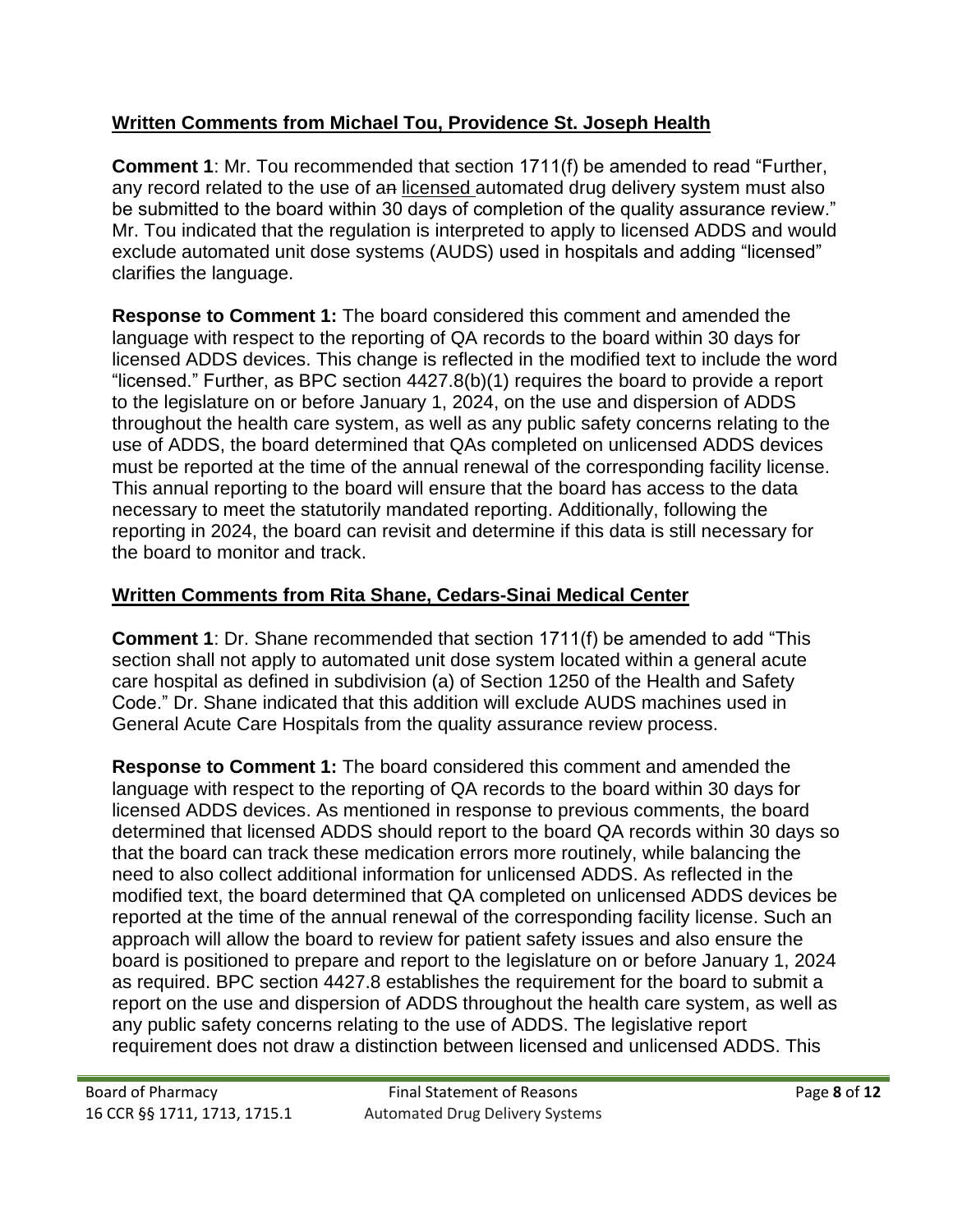annual reporting to the board will ensure that the board has access to the data necessary to meet the statutorily mandated reporting. Additionally, following the reporting in 2024, the board can revisit and determine if this data is still necessary for the board to monitor and track.

**Comment 2**: Dr. Shane recommended that section 1715.1 be amended to add a statement that "This section shall not apply to automated unit dose system located within a general acute care hospital as defined in subdivision (a) of Section 1250 of the Health and Safety Code." Dr. Shane states that the hospital self-assessment includes an ADDS section currently for hospitals to review.

**Response to Comment 2**: The board considered this comment and determined that no changes were necessary to the text based thereon. The ADDS self-assessment applies to all ADDS devices. Hospitals would need to complete the appropriate sections of the ADDS self-assessment consistent with the provisions of this regulation and CCR section 1715. The board determined that the hospital self-assessment shall be updated in the future to remove the ADDS portion. As ADDS devices will now have their own self-assessment, duplicating the information in the hospital self-assessment will no longer be necessary.

## **Written Comments from John Gray, Kaiser Permanente**

**Comment 1**: Dr. Gray recommended that section 1711(f) be amended to clarify whether a general acute care hospital would be required to submit quality assurance records.

**Response to Comment 1:** The board considered this comment and amended the language with respect to the reporting of QA records to the board within 30 days for licensed ADDS devices. This change is reflected in the modified text to include the word "licensed." Further, as BPC section 4427.8(b)(1) requires the board to provide a report to the legislature on or before January 1, 2024, on the use and dispersion of ADDS throughout the health care system, as well as any public safety concerns relating to the use of ADDS, the board determined that QAs completed on unlicensed ADDS devices must be reported at the time of the annual renewal of the corresponding facility license. This annual reporting to the board will ensure that the board has access to the data necessary to meet the statutorily mandated reporting. Additionally, following the reporting in 2024, the board can revisit and determine if this data is still necessary for the board to monitor and track.

**Comment 2**: Dr. Gray recommended that section 1711(f) be amended to allow for the disclosure of QA records at the time of renewal as opposed to the record keeping burden associated with submitting the records within 30 days of completing the review. Dr. Gray stated this would ensure that the board is notified of errors and eliminate the need to report for AUDS devices.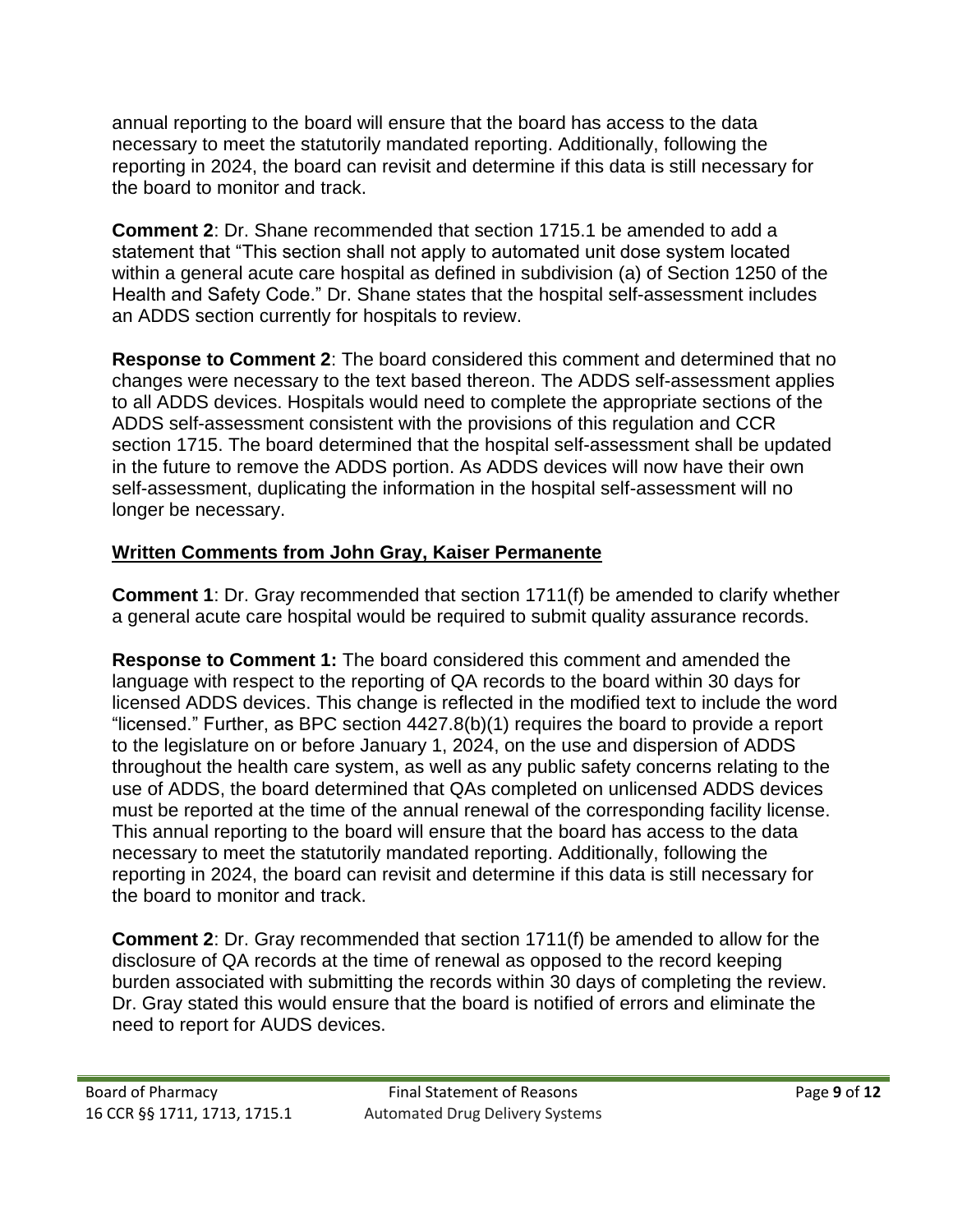**Response to Comment 2**: The board considered this comment and determined that no changes were necessary to the text based thereon. As mentioned in the response to comment one, the board is mandated to report to the legislature on or before January 1, 2024 on the use and dispersion of ADDS throughout the health care system, as well as any public safety concerns relating to the use of ADDS. This requirement is specific to all ADDS devices used within the health care system and does not exempt AUDS devices. The board noted that the reporting timeframes vary based primarily on the licensure status of the ADDS.

**Comment 3**: Dr. Gray recommended that section 1713(d)(2) be amended to add "to the patient or patient's agent" to the end of the subdivision for consistency with BPC section 4427.6(c).

**Response to Comment 3**: The board considered this comment and amended the language to add "to the patient or patient's agent" for clarity.

**Comment 4**: Dr. Gray recommends that a FAQ be developed with respect to section 1713(e)(5) on the content and manner in which patients be provided orientation on the use of a APDS.

**Response to Comment 4**: The board considered this comment and determined that no changes were necessary to the text based thereon. As not every pharmacy will have the same device or the same business model, the board determined that the pharmacy will need to develop the policies and procedures that are specific to their device and its practice.

**Comment 5**: Dr. Gray recommended that the self-assessment be amended on page 6 and page 13 to state "or located in a Medical office" instead of "and" for grammatical clarity. Additionally, Dr. Gray recommended that page 13 of the self-assessment be amended to allow electronic consent for the use of an APDS and that the term "signed" be changed to "executed" for electronic consent.

**Response to Comment 5**: The board considered this comment and amended that language in part to accept a digital signature and to change the language to "or located in a medical office." The board determined that the recommended change on page 13 of the self-assessment form was not necessary. Patients who have provided informed consent are eligible for inclusion in receiving prescription drugs via APDS. The signed written consent required under BPC section 4427.6(b) can be satisfied by a digital signature that is retained as part of the patient's record.

#### **15-Day Public Comment Period**

During the public comment period from September 25, 2020, to October 10, 2020, the board received several comments. The comments were provided in the meeting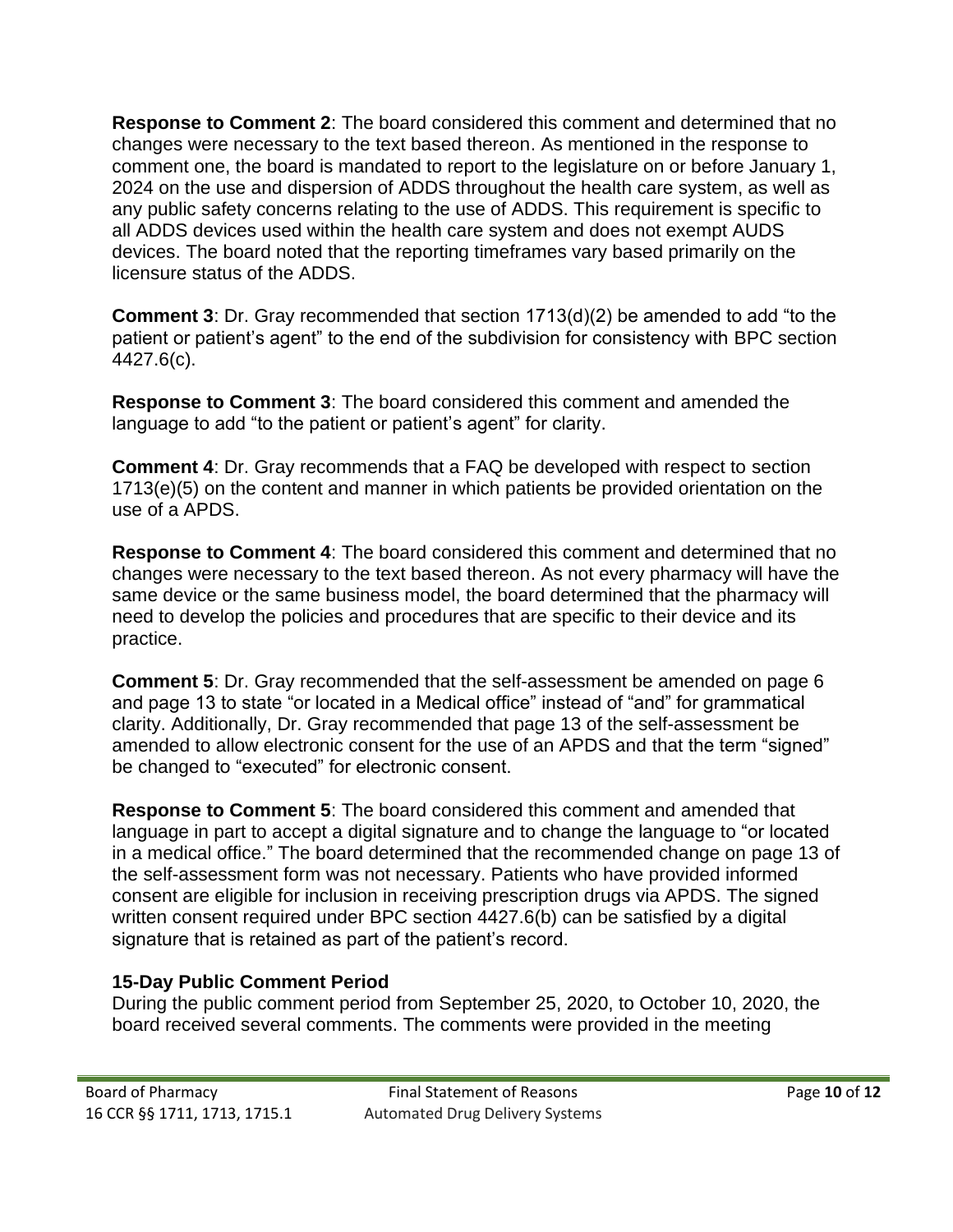materials for the October 27-28, 2020 board meeting, and the board reviewed and considered them.

# **Summary and Response to 15-day Comments:**

## **Written Comments from John Gray, Kaiser Permanente**

**Comment 1:** Dr. Gray stated he does not believe it is necessary for the board to report to the Legislature on the public safety concerns related to all ADDS throughout the health care system. Dr. Gray stated that the proposed modified text of section 1711(f) on quality assurance (QA) programs is broader than the Legislature intended when it enacted BPC section 4427.8 and he believes the board can only require quality assurance reports for licensed ADDS devices.

**Response to Comment 1:** The board considered this comment and determined that no changes were necessary to the text based thereon. As reflected in the modified text, the board determined that QAs completed on unlicensed ADDS devices should be reported at the time of the annual renewal of the corresponding facility license. Such an approach will allow the board to review for patient safety issues and also ensure the board is positioned to prepare and report to the legislature on or before January 1, 2024 as required. BPC section 4427.8 establishes the requirement for the board to submit a report on the use and dispersion of ADDS throughout the health care system, as well as any public safety concerns relating to the use of ADDS. The legislative report requirement does not draw a distinction between licensed and unlicensed ADDS. This annual reporting to the board will ensure that the board has access to the data necessary to meet the statutorily mandated reporting. Additionally, following the reporting in 2024, the board can revisit and determine if this data is still necessary for the board to monitor and track. The previous review and consideration for this topic is available with the September 2020 board's meeting materials (Agenda item VII(b) and 45-day comment responses), and webcast, which can be found on the board's website, available at [https://www.pharmacy.ca.gov/about/meetings\\_full.shtml.](https://www.pharmacy.ca.gov/about/meetings_full.shtml)

## **Written Comments from Michael Tou, Providence St. Joseph Health**

**Comment 1:** Mr. Tou requested clarification on the QA required for unlicensed automated drug delivery systems. Mr. Tou recommended amending section 1711(f) to require that the QA only be submitted for medication errors from actions by a Board licensee.

**Response to Comment 1:** The board considered this comment and determined that no changes were necessary to the text based thereon. As identified in previous comment responses, BPC section 4427.8 establishes the requirement for the board to submit a report on the use and dispersion of ADDS throughout the health care system, as well as any public safety concerns relating to the use of ADDS. The legislative report requirement does not draw a distinction between licensed and unlicensed ADDS. This